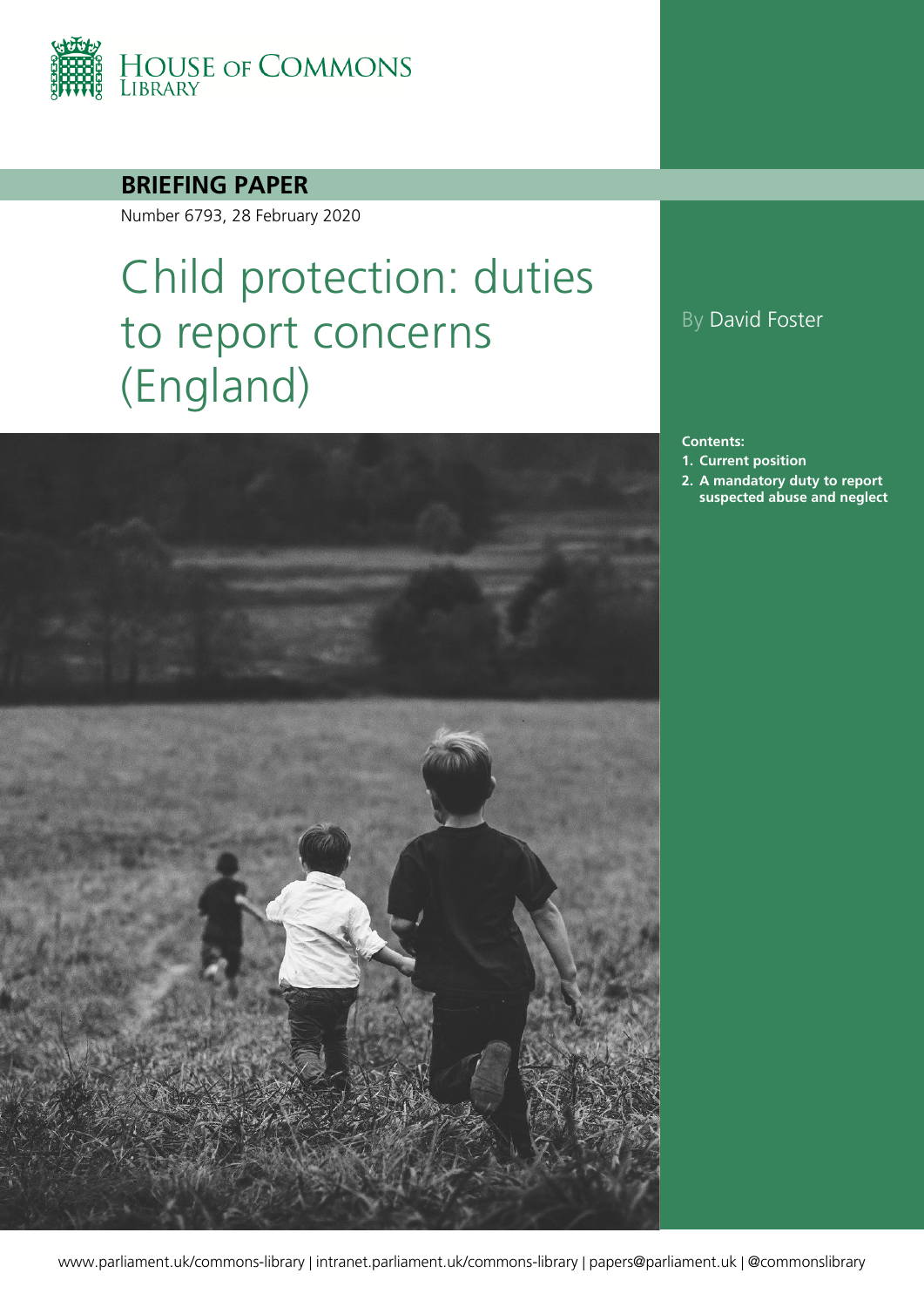### **Contents**

| <b>Summary</b> |                                                        | 3  |
|----------------|--------------------------------------------------------|----|
| 1.             | <b>Current position</b>                                | 5  |
| 1.1            | Responsibility of individuals to raise concerns        | 5  |
|                | Advice for individuals                                 | 6  |
|                | Other non-statutory obligations to report concerns     | 6  |
|                | 1.2 Organisational responsibilities                    | 7  |
| 2.             | A mandatory duty to report suspected abuse and neglect | 8  |
| 2.1            | Government consultation                                | 8  |
|                | Government response                                    | 9  |
| 2.2            | Mandatory reporting in other countries                 | 10 |
|                | Wales                                                  | 10 |
|                | Other countries                                        | 11 |
|                |                                                        |    |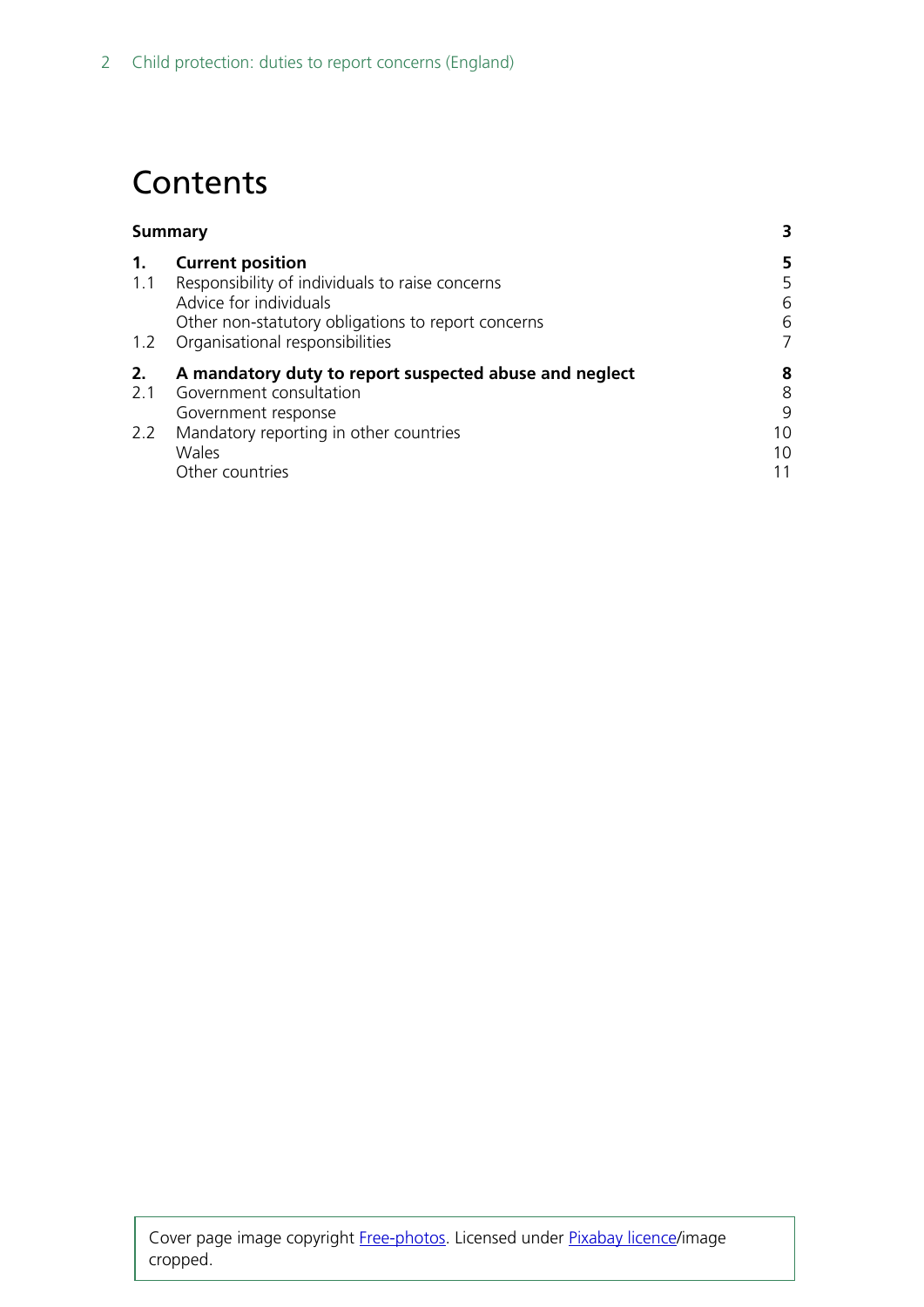## <span id="page-2-0"></span>Summary

This House of Commons Library Briefing Paper sets out the current requirements on individuals and organisations regarding the reporting of known or suspected child abuse or neglect. It also provides information on the debate around whether a mandatory duty to report abuse or neglect should be introduced in England, and outlines the operation of such mandatory duties in other countries.

### Current position

There is no general legal requirement on those working with children in England to report known or suspected child abuse or neglect. Nevertheless, the statutory guidance, [Working](https://assets.publishing.service.gov.uk/government/uploads/system/uploads/attachment_data/file/729914/Working_Together_to_Safeguard_Children-2018.pdf)  [Together to Safeguard Children,](https://assets.publishing.service.gov.uk/government/uploads/system/uploads/attachment_data/file/729914/Working_Together_to_Safeguard_Children-2018.pdf) states that "anyone who has concerns about a child's welfare should make a referral to local authority children's social care and should do so immediately if there is a concern that the child is suffering significant harm or is likely to do so." While statutory guidance does not impose an absolute legal requirement to comply, it requires practitioners and organisations to take it into account and, if they depart from it, to have clear reasons for doing so.

Non-statutory advice published by the Department for Education, [What to do if you're](https://www.gov.uk/government/publications/what-to-do-if-youre-worried-a-child-is-being-abused--2)  [worried a child is being abused,](https://www.gov.uk/government/publications/what-to-do-if-youre-worried-a-child-is-being-abused--2) complements the statutory guidance and aims to help practitioners identify child abuse and neglect and take appropriate action in response.

In addition, a number of professional regulators and bodies (predominantly those in the health and social care sectors) require their members to report any concerns about a child's safety or well-being. A professional's failure to adhere to such standards or codes of conduct may result in misconduct or fitness to practise proceedings against them.

### Mandatory reporting duty

There have been calls for a mandatory duty to report known or suspected child abuse and neglect to be introduced for specific groups, such as social workers and teachers. Proponents argue that a mandatory reporting duty would offer greater protection to children.

In July 2016, the Government launched a consultation which sought views on two possible reforms in relation to reporting child abuse and neglect:

- The introduction of mandatory reporting of child abuse and neglect.
- The introduction of a duty to take appropriate action in relation to child abuse or neglect.

In its response to the consultation, published in March 2018, the Government stated that it had decided against introducing either a mandatory reporting duty or a duty to act. While recognising the argument that mandatory reporting could reduce the risk that serious cases pass unnoticed, the Government response raised a number of risks associated with such a duty or a duty to act.

### Mandatory reporting in other countries

Since April 2016 certain public bodies in Wales have been under a duty to inform the local authority if they have "reasonable cause to suspect that a child" is experiencing or is at risk of abuse, neglect or other kinds of harm; or has care and support needs. The duty applies at an organisational level, rather than to individuals.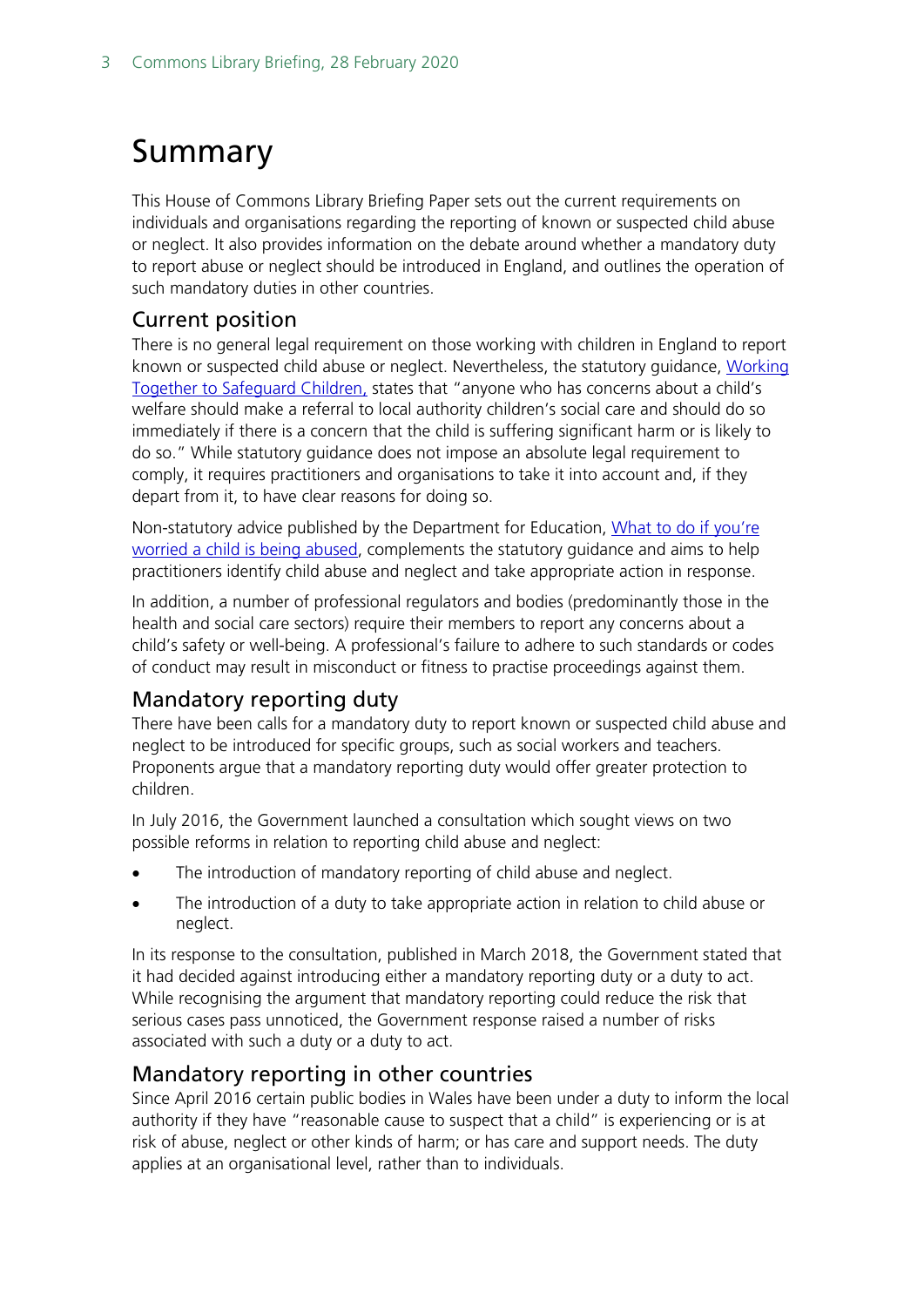Mandatory reporting laws also exist in a number of other countries internationally, including Australia, Brazil, Canada, Denmark, France, Hungary, the Republic of Ireland, Israel, Norway and the United States.

Although there is significant variation, the core components of mandatory reporting laws include:

- Who is covered by the duty
- What must be reported
- Who the report must be made to
- Sanctions for failing to report

In an annex to its 2016 consultation the Government stated that a lack of academic consensus concerning the effects of mandatory reporting means that it is not possible "to make firm conclusions about whether such schemes improve, worsen, or have no affect on child safeguarding outcomes."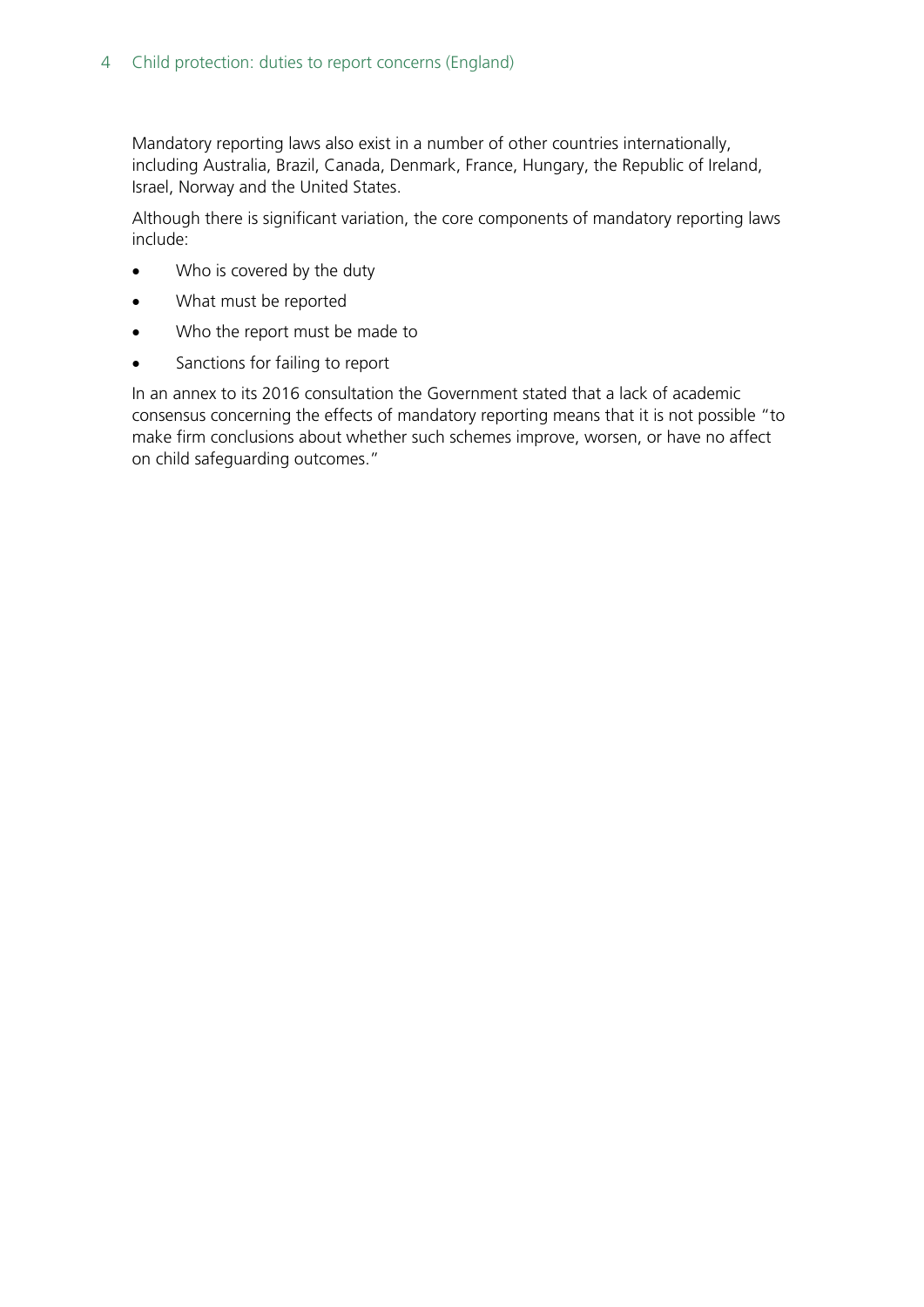### <span id="page-4-0"></span>1. Current position

### <span id="page-4-1"></span>1.1 Responsibility of individuals to raise concerns

Local authorities in England have overarching responsibility for safeguarding and promoting the welfare of children in their area. As part of this, they have a number of statutory functions under the 1989 and 2004 Children Acts. This includes undertaking assessments of children who are in need or are suffering, or likely to suffer, significant harm in order to determine what services should be provided and what action should be taken.<sup>[1](#page-4-2)</sup>

#### **Box 1: Safeguarding partners and local safeguarding arrangements**

Under the *Children Act 2004,* as amended by the *Children and Social Work Act 2017,* three safeguarding partners – the local authority, NHS Clinical Commissioning Groups (CCGs), and police forces – are responsible for determining how safeguarding arrangements should work in their area for them and relevant agencies. "Relevant agencies" is a term used for all bodies and groups within an area which play a crucial role in coordinating the safeguarding and welfare of children. The Working Together to Safeguard Children statutory guidance states that the purpose of these local arrangements is to enable organisations to work together in a system where, among other things, "there is early identification and analysis of new safeguarding issues and emerging threats."<sup>[2](#page-4-3)</sup>

While local authorities play the lead role, the statutory guidance [Working Together to Safeguard Children](https://assets.publishing.service.gov.uk/government/uploads/system/uploads/attachment_data/file/729914/Working_Together_to_Safeguard_Children-2018.pdf) stresses that "everyone who works with children has a responsibility for keeping them safe." "Everyone who comes into contact with [children and families]", it says, "has a role to play in identifying concerns, sharing information and taking prompt action."<sup>[3](#page-4-4)</sup>

While there is no general legal requirement on those working with children to report either known or suspected child abuse or neglect, the statutory guidance states that "anyone who has concerns about a child's welfare should make a referral to local authority children's social care and should do so immediately if there is a concern that the child is suffering significant harm or is likely to do so." It adds that practitioners who make a referral should always follow up their concerns if they are not satisfied with the response."<sup>[4](#page-4-5)</sup> While statutory quidance does not impose an absolute legal requirement to comply, it requires practitioners and organisations to take it into account and, if they depart from it, to have clear reasons for doing so.<sup>[5](#page-4-6)</sup> Annex C of the Government's 2016

<span id="page-4-2"></span><sup>1</sup> Further information on local authorities' statutory safeguarding duties is provided in Library Briefing 6787, [An overview of child protection legislation in England,](http://researchbriefings.parliament.uk/ResearchBriefing/Summary/SN06787#fullreport) and in pages 21-55 of HM Government, [Working Together to Safeguard Children: A guide](https://assets.publishing.service.gov.uk/government/uploads/system/uploads/attachment_data/file/729914/Working_Together_to_Safeguard_Children-2018.pdf)  [to inter-agency working to safeguard and promote the welfare of children,](https://assets.publishing.service.gov.uk/government/uploads/system/uploads/attachment_data/file/729914/Working_Together_to_Safeguard_Children-2018.pdf) July 2018.

<span id="page-4-3"></span><sup>&</sup>lt;sup>2</sup> HM Government, Working Together to Safeguard Children: A guide to inter-agency [working to safeguard and promote the welfare of children,](https://assets.publishing.service.gov.uk/government/uploads/system/uploads/attachment_data/file/779401/Working_Together_to_Safeguard-Children.pdf) July 2018, p73.

<span id="page-4-4"></span> $\overline{3}$  As above, p10.

<span id="page-4-5"></span><sup>4</sup> As above, p16.

<span id="page-4-6"></span><sup>&</sup>lt;sup>5</sup> HM Government, Reporting and acting on child abuse and neglect: Government [consultation,](https://assets.publishing.service.gov.uk/government/uploads/system/uploads/attachment_data/file/539641/Reporting_and_acting_on_child_abuse_and_neglect_-_consultation_document__print_.pdf) July 2016, p5.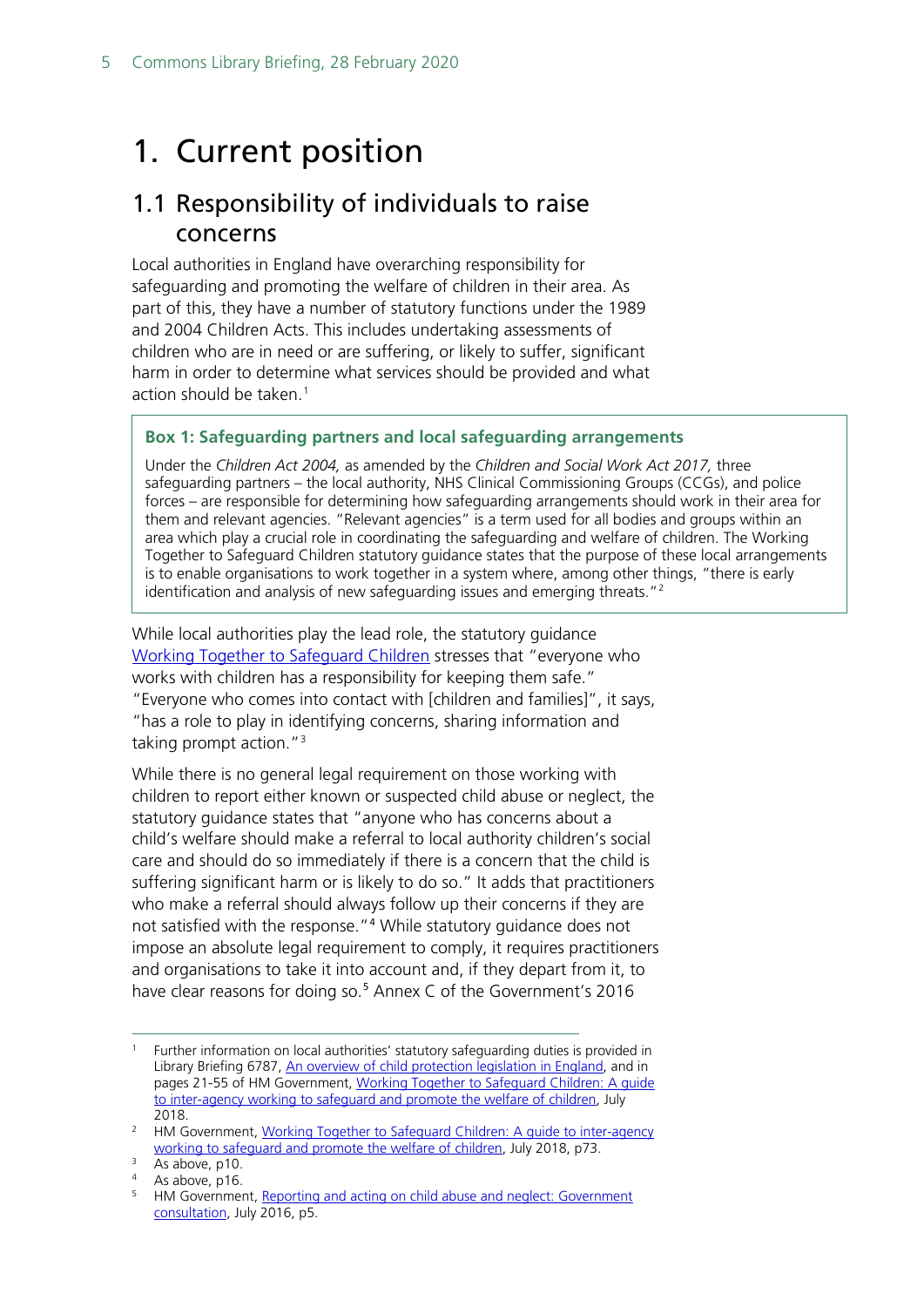consultation on reporting and acting on child abuse and neglect (see section 2 below) provided information on the possible sanctions where a person fails to follow the quidance.<sup>[6](#page-5-2)</sup>

Local authority children's social care is responsible for clarifying the process for referrals and should, the guidance states, "act as the principal point of contact for safeguarding concerns relating to children." The guidance adds that, as well as developing protocols for practitioners working with children and families, "contact details should be signposted clearly so that children, parents and other family members are aware of who they can contact if they wish to make a referral, require advice and/or support."[7](#page-5-3)

### <span id="page-5-0"></span>Advice for individuals

Government non-statutory advice, What to do if you're worried a child [is being abused,](https://www.gov.uk/government/publications/what-to-do-if-youre-worried-a-child-is-being-abused--2) complements the Working Together statutory guidance. The advice aims to help practitioners identify child abuse and neglect and take appropriate action in response. It is intended for anyone whose work brings them into contact with children and applies in relation to all children irrespective of whether they are living at home with their families and carers or away from home.

The advice sets out some guiding principles for people who encounter children during their normal working activities [emphasis in original]:

You should make sure that you are **alert** to the signs of abuse and neglect, that you **question the behaviour** of children and parents/carers and don't necessarily take what you are told at face value. You should make sure you know where to turn to if you need to **ask for help**, and that you **refer** to children's social care or to the police, if you suspect that a child is at risk of harm or is immediate danger. [8](#page-5-4)

Further information on each of these principles is provided in a section of the advice on "taking action" (pages 11-15).

The advice states that practitioners should make sure they understand and work within the local safeguarding arrangements in their area. They should also, its says, "not let other considerations, like the fear of damaging relationships with adults, get in the way of protecting children from abuse and neglect." If a person thinks a referral to children's social care is necessary, they "should view it as the beginning of a process of inquiry, not as an accusation."[9](#page-5-5)

### <span id="page-5-1"></span>Other non-statutory obligations to report concerns

Members of a number of professions – including healthcare workers, social workers, police and teachers – are expected to adhere to professional standards or codes of conduct. A briefing note published by the Independent Inquiry on Sexual Abuse noted that most codes of

<span id="page-5-2"></span><sup>&</sup>lt;sup>6</sup> HM Government, Reporting and acting on child abuse and neglect: Government [consultation: supporting annexes,](https://assets.publishing.service.gov.uk/government/uploads/system/uploads/attachment_data/file/539615/Reporting_and_acting_on_child_abuse_and_neglect_-_annexes__web_.pdf) pp11-13.

<span id="page-5-3"></span><sup>&</sup>lt;sup>7</sup> HM Government, Working Together to Safeguard Children: A quide to inter-agency [working to safeguard and promote the welfare of children,](https://assets.publishing.service.gov.uk/government/uploads/system/uploads/attachment_data/file/779401/Working_Together_to_Safeguard-Children.pdf) July 2018, p16.

<span id="page-5-4"></span><sup>8</sup> HM Government, What to do if you're worried a child is being abused: Advice for [practitioners,](https://assets.publishing.service.gov.uk/government/uploads/system/uploads/attachment_data/file/419604/What_to_do_if_you_re_worried_a_child_is_being_abused.pdf) March 2015, p4.

<span id="page-5-5"></span><sup>&</sup>lt;sup>9</sup> As above.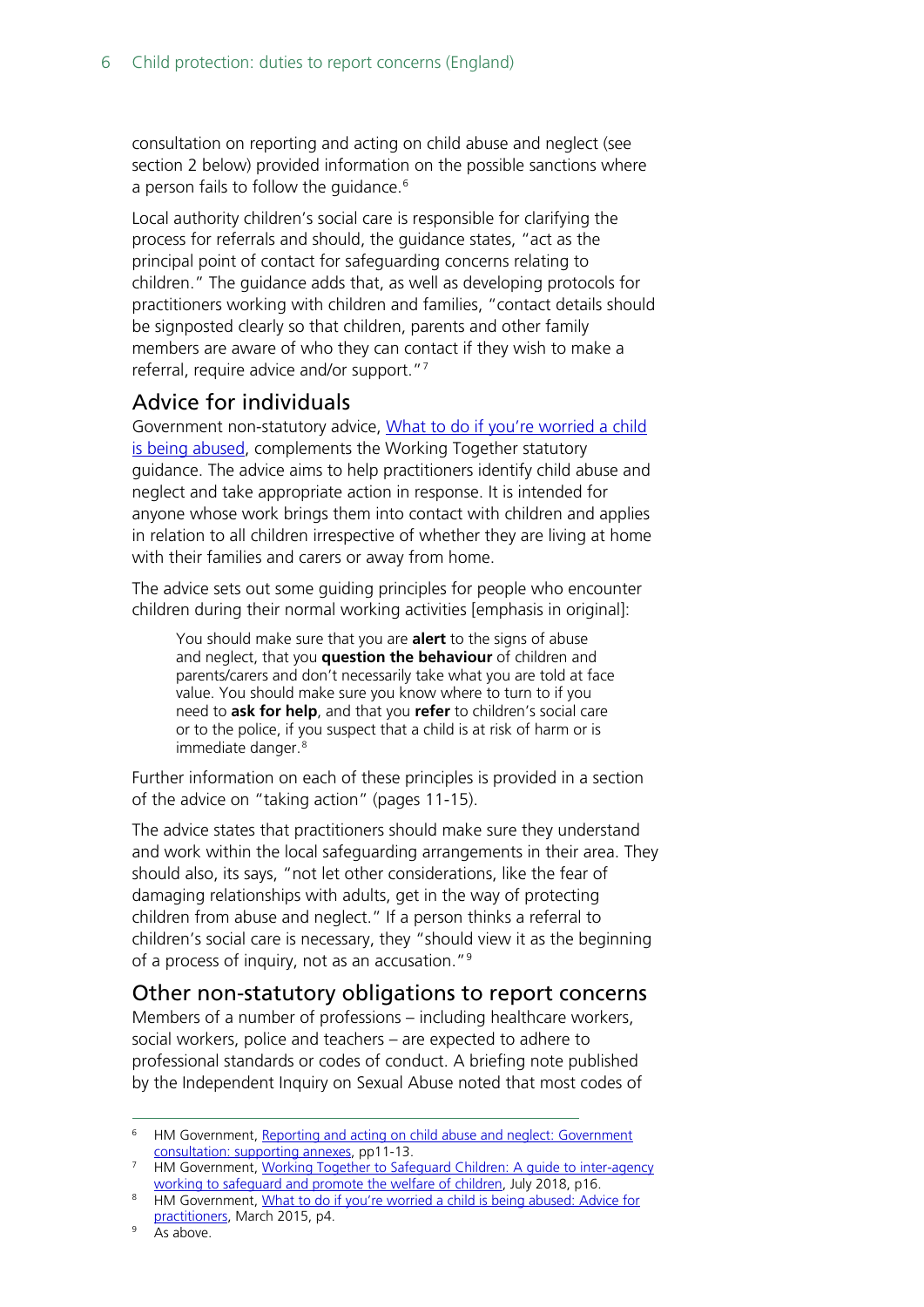conduct or standards require professionals to report concerns about a colleague's fitness to practice, "which would include any concerns related to sexual abuse of children or adults." The note added that:

A number of professional regulators and bodies (predominantly those in the health and social care sectors) specify that their members should report any concerns about a child's safety or well-being, regardless of the identify of the suspected perpetrator or the setting. A professional's failure to adhere to standards or codes of conduct may result in misconduct or fitness to practise proceedings against them.[10](#page-6-1)

### <span id="page-6-0"></span>1.2 Organisational responsibilities

Section 11 of the *Children Act 2004* places a duty on a range of agencies and individuals to ensure that their functions, and any services they contract out to others, are carried out having regard to the need to safeguard and promote the welfare of children. The duty applies to:

- Local authorities and district councils
- NHS organisations, including NHS England, clinical commissioning groups, NHS trusts, NHS Foundation Trusts, and General **Practitioners**
- The police, including the chief officer of each police force in England and Mayor's Office for Policing and Crime in London.
- The British Transport Police
- The National Probation Service and Community Rehabilitation Companies
- Governors/Directors of Prisons and Young Offender Institutions
- Directors of Secure Training Centres
- Principles of Secure Colleges
- Youth Offending Teams/Services.<sup>[11](#page-6-2)</sup>

The statutory guidance, [Working Together to Safeguard Children,](https://assets.publishing.service.gov.uk/government/uploads/system/uploads/attachment_data/file/779401/Working_Together_to_Safeguard-Children.pdf) sets out the arrangements that organisations subject to the section 11 duty should have in place. These include (but are not limited to):

- Clear whistleblowing procedures and a culture that enables issues around safeguarding and promoting the welfare of children to be addressed.
- Clear escalation policies for staff to follow when their child safeguarding concerns are not being addressed within their organisation or by other agencies.
- A designated practitioner for child safeguarding.

The guidance adds that staff in these organisations should be given a mandatory induction, "which includes familiarisation with child

<span id="page-6-1"></span><sup>&</sup>lt;sup>10</sup> Independent Inquiry into Child Sexual Abuse, Seminar briefing note: Mandatory [reporting: Existing obligations to report child sexual abuse,](https://www.iicsa.org.uk/key-documents/7025/view/mandatory-reporting-seminar-existing-obligations-reporting-child-sexual-abuse.-briefing-note.pdf) September 2018, pp3-4.

<span id="page-6-2"></span><sup>11</sup> HM Government, [Working Together to Safeguard Children: A guide to inter-agency](https://assets.publishing.service.gov.uk/government/uploads/system/uploads/attachment_data/file/779401/Working_Together_to_Safeguard-Children.pdf)  [working to safeguard and promote](https://assets.publishing.service.gov.uk/government/uploads/system/uploads/attachment_data/file/779401/Working_Together_to_Safeguard-Children.pdf) the welfare of children, July 2018, p55.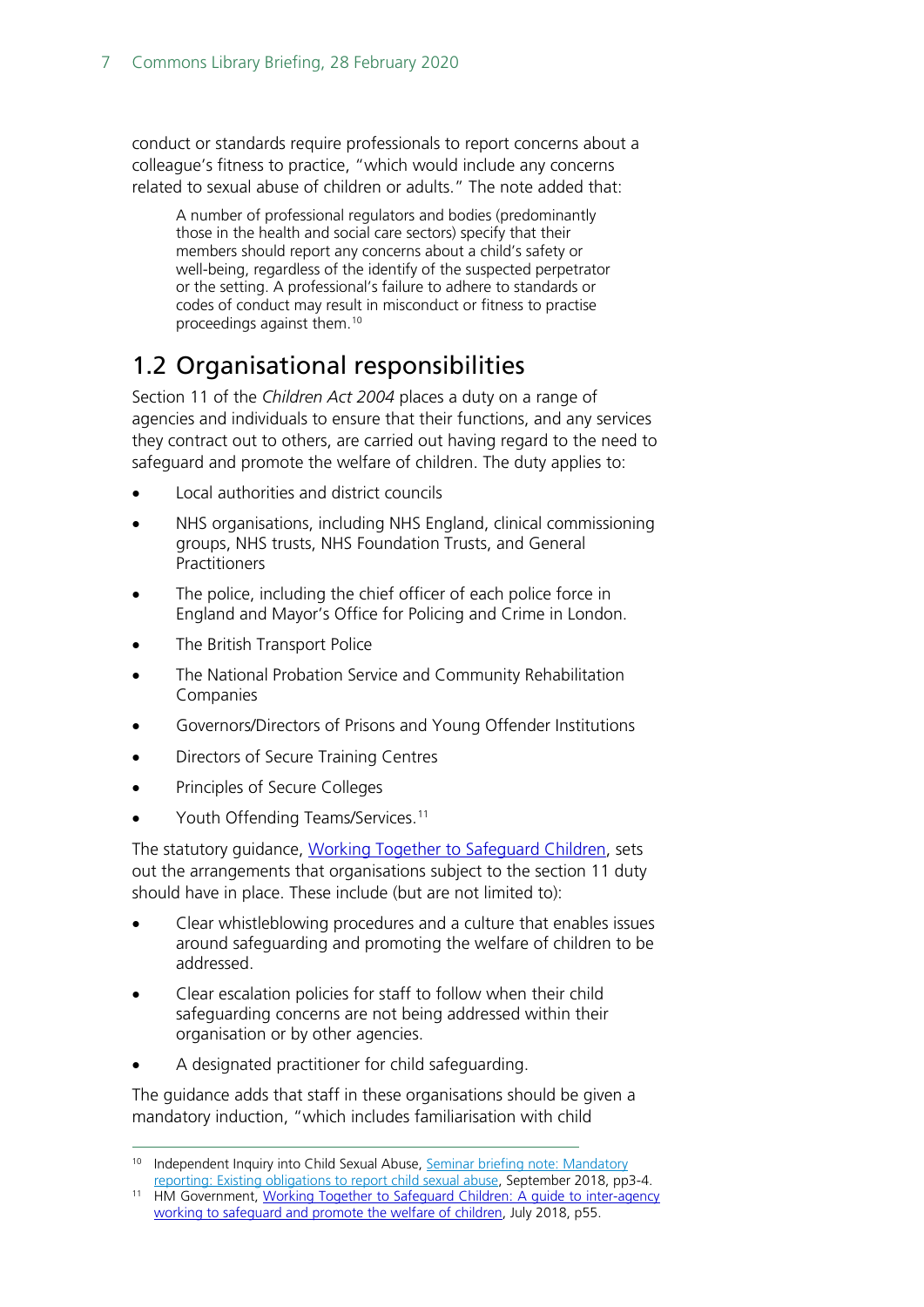protection responsibilities and the procedures to be followed if anyone has concerns about a child's safety and welfare."<sup>[12](#page-7-2)</sup>

The guidance also summarises further safeguarding duties placed on individual organisations and agencies, including schools, though other statutes $13$ 

### <span id="page-7-0"></span>2. A mandatory duty to report suspected abuse and neglect

As set out in section one above, in England there is currently no general legal requirement on those working with children to report known or suspected child abuse or neglect. There have been calls, in particular following high profile child abuse cases such as the 2013 murder of Daniel Pelka, for a mandatory duty to be introduced for specific groups, such as social workers and teachers. [14](#page-7-4) Proponents of mandatory reporting argue that England should follow the example of countries where it is a criminal offence for certain professionals not to report suspected child abuse to the authorities. They contend that doing to would offer greater protection to children.[15](#page-7-5)

### **Box 2: Common law duty negligence**

In common law jurisdictions like England, laws relating to negligence require any person to take reasonable steps to prevent harm to those to whom they owe a duty of care. A briefing note published by the Independent Inquiry into Sexual Abuse noted, however, that these laws are not themselves considered mandatory reporting laws and "in jurisdictions that have mandatory reporting, the relevant legislation coexists with these more general duties and does not replace them."<sup>[16](#page-7-6)</sup>

### <span id="page-7-1"></span>2.1 Government consultation

In July 2016, the Government launched a [consultation on Reporting and](https://assets.publishing.service.gov.uk/government/uploads/system/uploads/attachment_data/file/539641/Reporting_and_acting_on_child_abuse_and_neglect_-_consultation_document__print_.pdf)  [acting on child abuse and](https://assets.publishing.service.gov.uk/government/uploads/system/uploads/attachment_data/file/539641/Reporting_and_acting_on_child_abuse_and_neglect_-_consultation_document__print_.pdf) neglect. The consultation sought views on two possible reforms in relation to reporting and acting on child abuse and neglect:

- **The introduction of mandatory reporting of child abuse and neglect**. This would require certain practitioners or organisations to report child abuse or neglect if they knew or had reasonable cause to suspect it was taking place. A range of sanctions for those who breach the duty could be made available.
- **The introduction of a duty to act**. This would require certain practitioners or organisations to take appropriate action (which

<span id="page-7-2"></span><sup>&</sup>lt;sup>12</sup> HM Government, Working Together to Safeguard Children: A guide to inter-agency [working to safeguard and promote the welfare of children,](https://assets.publishing.service.gov.uk/government/uploads/system/uploads/attachment_data/file/779401/Working_Together_to_Safeguard-Children.pdf) July 2018, pp55-6.

<span id="page-7-3"></span> $13$  As above, pp58-71.

<span id="page-7-4"></span><sup>&</sup>lt;sup>14</sup> See for example, **Starved boy Daniel Pelka 'invisible' to professionals**, 17 September 2013, BBC News; [Daniel Pelka: call for debate on mandatory reporting of child](http://www.theguardian.com/society/2013/sep/17/daniel-pelka-mandatory-reporting-child-abuse)  [abuse,](http://www.theguardian.com/society/2013/sep/17/daniel-pelka-mandatory-reporting-child-abuse) Guardian, 17 September 2013.

<span id="page-7-6"></span><span id="page-7-5"></span><sup>&</sup>lt;sup>15</sup> For example, see [HC Deb 12 September 2013, c1234.](https://hansard.parliament.uk/commons/2013-09-12/debates/13091227000001/ChildProtection#contribution-13091227000206)

<sup>&</sup>lt;sup>16</sup> Independent Inquiry into Child Sexual Abuse, Seminar briefing note: Mandatory reporting: Existing [obligations to report child sexual abuse,](https://www.iicsa.org.uk/key-documents/7025/view/mandatory-reporting-seminar-existing-obligations-reporting-child-sexual-abuse.-briefing-note.pdf) September 2018, p2.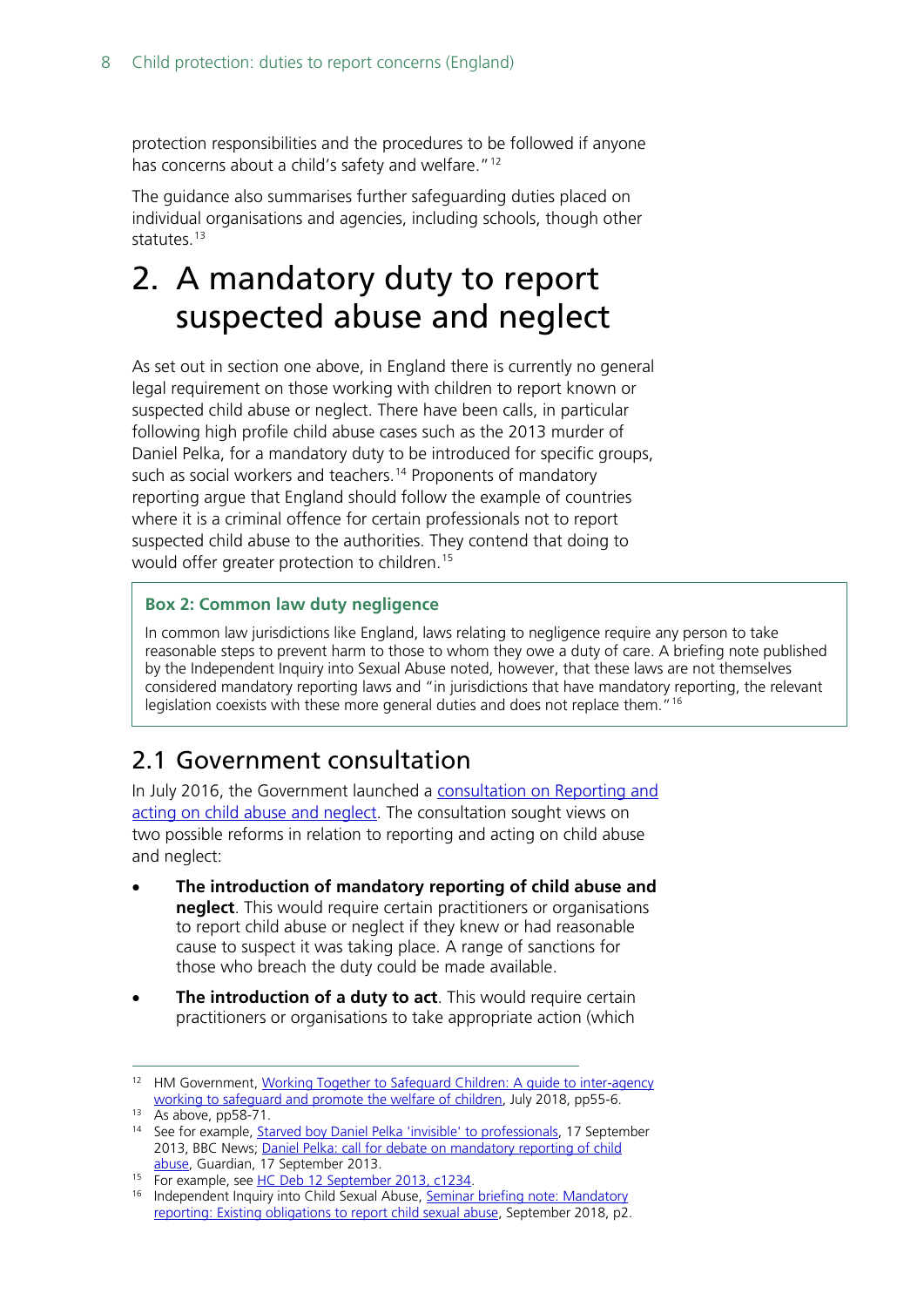could include reporting) in relation to child abuse or neglect if they knew or had reasonable cause to suspect it was taking place.

The consultation set out the possible benefits, risks and issues associated with both potential reforms. It also provided more information on their scope, including who might be subject to them, where accountability might rest and the possible sanctions for breaches.[17](#page-8-1)

### <span id="page-8-0"></span>Government response

In its response to the consultation, published in March 2018, the Government reported that a majority of respondents agreed that both a duty to act (51% of respondents) and a mandatory reporting regime (68% of respondents) would have an adverse impact on the child protection system.[18](#page-8-2)

The Government stated that it had decided against introducing a mandatory reporting regime or duty to act:

Having considered all of the evidence and the views raised by the consultation, the Government believes that the case for a mandatory reporting duty or duty to act has not currently been made. Therefore, we do not intend to introduce a mandatory reporting duty or duty to act at this time.

While recognising the argument that mandatory reporting could reduce the risk that serious cases pass unnoticed, the Government response raised a number of risks associated with a mandatory reporting duty or a duty to act. These included:

- Even with an increase in referrals, this would not necessarily lead to an increase in subsequent engagement with children. It could also create a 'needle in a haystack' effect in which it is less likely that key cases are identified.
- A mandatory reporting duty could lead to less consideration of the most appropriate stage for referrals and result in a 'tick box' approach.
- Mandatory reporting will not itself improve the quality of practitioners' judgement.
- If disproportionate attention is placed on referrals and reporting, organisations outside social care may be deterred from working effectively with children on lower-level issues and instead think that once a report is made they have discharged their responsibilities.
- A duty to act does not itself support judgements about what action to take and "risks creating defensive barriers to effective decision making rather than trust in practitioners to discharge the obligations to act they already have."
- The increased intervention in the lives of children and families that is to be expected if mandatory reporting or a duty to act were

<span id="page-8-1"></span><sup>&</sup>lt;sup>17</sup> HM Government, Reporting and acting on child abuse and neglect: Government [consultation,](https://assets.publishing.service.gov.uk/government/uploads/system/uploads/attachment_data/file/539641/Reporting_and_acting_on_child_abuse_and_neglect_-_consultation_document__print_.pdf) July 2016, pp12-21.

<span id="page-8-2"></span><sup>&</sup>lt;sup>18</sup> HM Government, Reporting and acting on child abuse and neglect: Summary of [consultation responses and Government action,](https://assets.publishing.service.gov.uk/government/uploads/system/uploads/attachment_data/file/685465/Reporting_and_acting_on_child_abuse_and_neglect_-_response_to_consultati....pdf) March 2018, p3.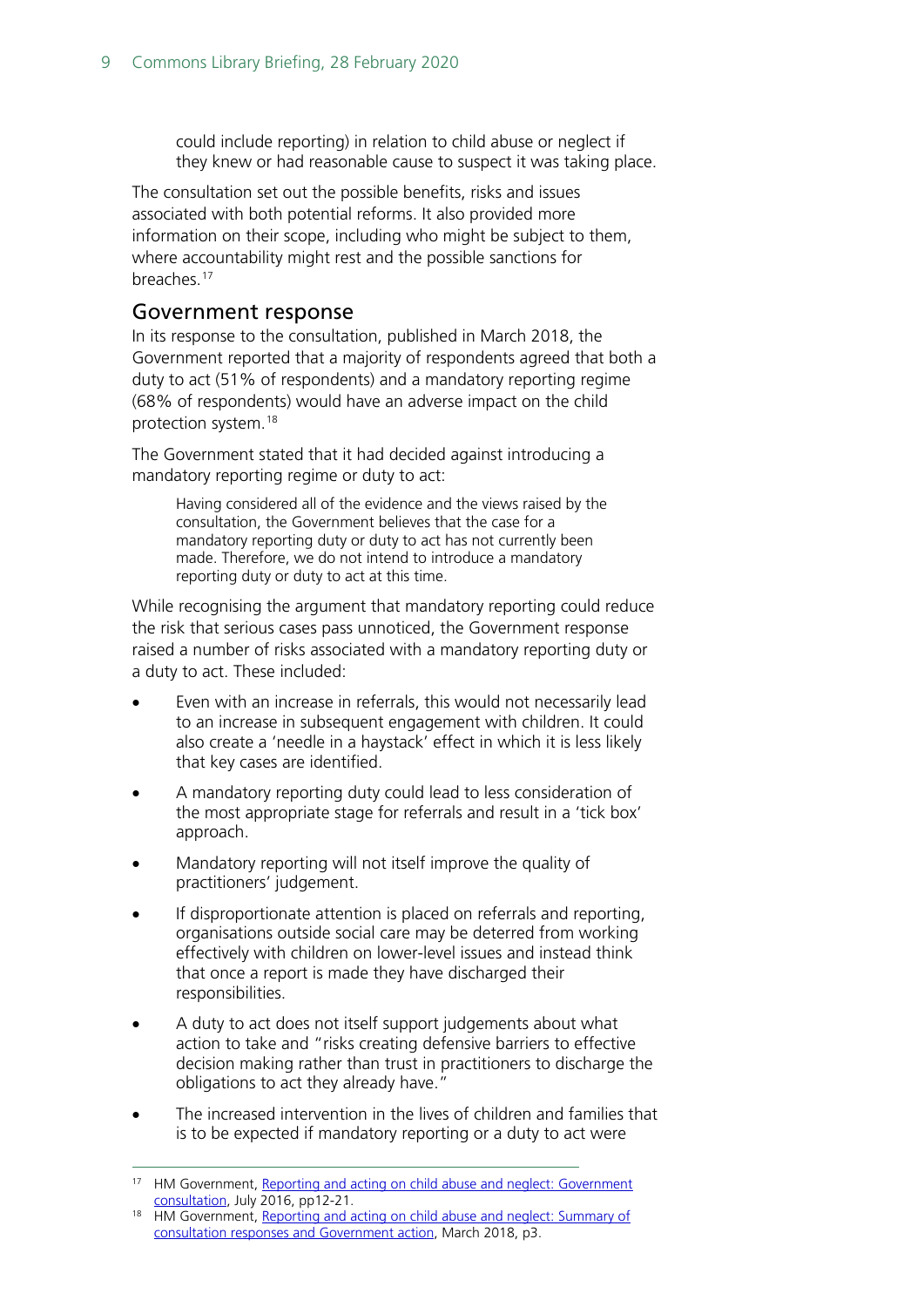introduced duty or duty to "may undermine confidentiality for those contemplating disclosure of abuse with victims more reluctant to make disclosures if they know that it will result in a record of their contact being made."

#### The Government's response concluded:

Most fundamentally, the evidence and submissions received through the consultation has not demonstrated conclusively that the introduction of a mandatory reporting duty or a duty to act improves outcomes for children. This must be our guiding consideration when considering such a major reform of such a vital service.

What the consultation has shown us, together with serious case reviews and Ofsted inspections, is that professional experience and other evidence generally does not find reporting to be a key issue in cases where a child is failed. Whether a child is already known to social care or not, translating practitioners' knowledge of a child's ongoing needs into appropriate support can be the difference between life and death. Such evidence suggested that issues around information sharing, professional practice and decision making are more likely to be at the crux of incidents where children do not receive the protection they need.<sup>[19](#page-9-2)</sup>

#### **Box 3: Duty to report female genital mutilation (England and Wales)**

Under section 74 of the *Serious Crime Act 2015* teachers, health professionals and social workers in England and Wales are under a duty to notify the police if they discover that an act of female genital mutilation (FGM) has been carried out on a girl under the age of 18. The duty came into force on 31 October 2015. Further information is available in guidance published by the [Home Office: Mandatory](https://assets.publishing.service.gov.uk/government/uploads/system/uploads/attachment_data/file/573782/FGM_Mandatory_Reporting_-_procedural_information_nov16_FINAL.pdf)  [Reporting of Female Genital Mutilation –](https://assets.publishing.service.gov.uk/government/uploads/system/uploads/attachment_data/file/573782/FGM_Mandatory_Reporting_-_procedural_information_nov16_FINAL.pdf) procedural information.

The Act did not introduce any new sanctions for failure to report FGM. The procedural information states that "failure to comply with the duty will be dealt with in accordance with the existing performance procedures in place for each profession." The duty only applies to cases where FGM has already taken place (or is thought to have already taken place). In cases of suspected FGM a referral should be made to local authority children's social care, in line with the Working Together guidance.<sup>[20](#page-9-3)</sup> The Government's consultation on reporting and acting on child abuse and neglect (see section above) stated that the duty was introduced "in order to address the particular issue of lack of successful prosecutions.[21](#page-9-4)

### <span id="page-9-0"></span>2.2 Mandatory reporting in other countries

### <span id="page-9-1"></span>Wales

Under section 130 of the *Social Services and Well-being (Wales) Act 2014* certain public bodies in Wales are under a duty to inform the local authority if they have "reasonable cause to suspect that a child" is:

- Experiencing or is at risk of abuse, neglect or other kinds of harm
- Has needs for care and support

<span id="page-9-2"></span><sup>&</sup>lt;sup>19</sup> HM Government, Reporting and acting on child abuse and neglect: Summary of [consultation responses and Government action,](https://assets.publishing.service.gov.uk/government/uploads/system/uploads/attachment_data/file/685465/Reporting_and_acting_on_child_abuse_and_neglect_-_response_to_consultati....pdf) March 2018, pp5-6.

<span id="page-9-3"></span><sup>&</sup>lt;sup>20</sup> Home Office[, Mandatory Reporting of Female Genital Mutilation –](https://www.gov.uk/government/publications/mandatory-reporting-of-female-genital-mutilation-procedural-information#history) procedural information, last updated 1 December 2016, pp11 &

<span id="page-9-4"></span><sup>&</sup>lt;sup>21</sup> HM Government, Reporting and acting on child abuse and neglect: Government [consultation,](https://assets.publishing.service.gov.uk/government/uploads/system/uploads/attachment_data/file/539641/Reporting_and_acting_on_child_abuse_and_neglect_-_consultation_document__print_.pdf) July 2016, pp4-5.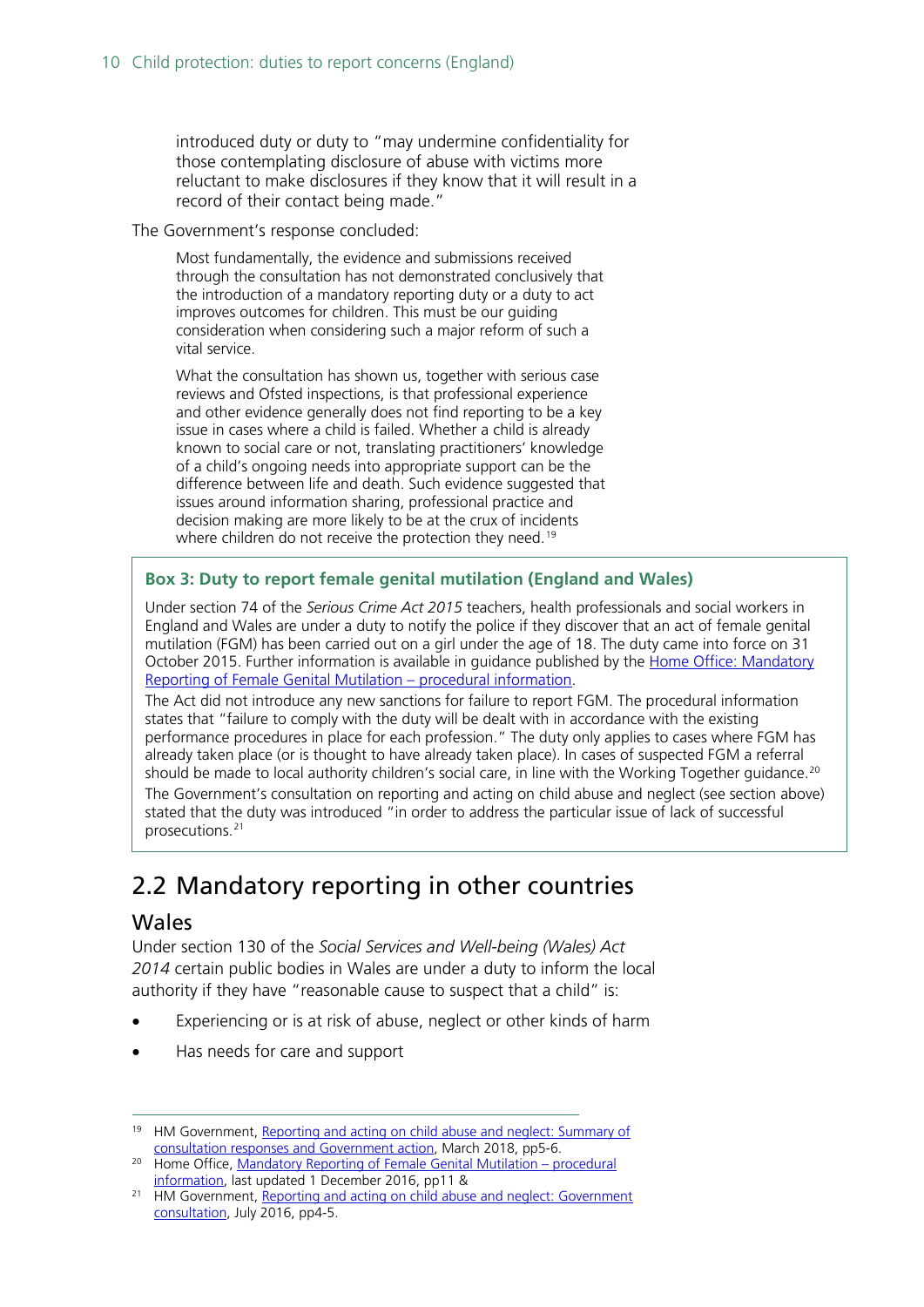The duty came into effect on 6 April 2016. It applies to local authorities, police, providers of probation services, local health boards, NHS trusts and Youth Offending Teams ("relevant partners" of the local authority). The duty applies at an organisational level, rather than to individual working within these organisations. The Act did not create a sanction for failing to report a child at risk.<sup>[22](#page-10-1)</sup>

Further information on the duty is available in statutory guidance published by the Welsh Government: [Working together to safeguard](https://gov.wales/safeguarding-people-introduction)  [people volume 1: introduction and overview](https://gov.wales/safeguarding-people-introduction) (pages 22 to 23).

### <span id="page-10-0"></span>Other countries

A briefing note published by the Independent Inquiry on Sexual Abuse noted that mandatory reporting laws exist in a number of countries internationally, including Australia, Brazil, Canada, Denmark, France, Hungary, the Republic of Ireland, Israel, Norway and the United States.

While noting that there is significant variation in how mandatory reporting works, both within and between countries, the briefing identified the core components of mandatory reporting laws:

- Who is covered by the duty: most mandatory reporting laws specify a list of mandated reporters. These are most commonly people employed in education, health and social care. Some jurisdictions, however, have a lengthier list of mandated reporters and in a minority of jurisdictions mandatory reporting applies to all adult citizens (e.g. Australia's Northern Territory and some US states). The duty usually applies to individuals but, as noted above, in Wales it applies to organisations.
- **What must be reported**: mandatory reporting laws can focus on different categories of child abuse. The first mandatory reporting laws concerned only physical abuse. They now usually cover all forms of abuse, but they may use different thresholds for different forms of abuse.
- **Who the report must be made to**: all mandatory reporting laws specify the agency to whom the report must be made. This is usually social services or child protective services but may be the police. In some jurisdictions, there is a dedicated agency whose remit is to receive reports.
- **Sanctions for failing to report**: most, but not all, mandatory reporting laws provide for sanctions for failure to report. Such sanctions may be criminal in nature – i.e. a fine or custodial sentence (e.g. France). Some jurisdictions, however, do not impose a sanction (e.g. New South Wales, Australia).

Annex D of the Government's consultation on reporting and acting on child abuse and neglect (see section 2.1 above) similarly set out the variations between mandatory reporting laws internationally. A table at

<span id="page-10-1"></span>Independent Inquiry Child Sexual Abuse, Seminar briefing note: Mandatory [reporting: Existing obligations to report child sexual abuse,](https://www.iicsa.org.uk/key-documents/7025/view/mandatory-reporting-seminar-existing-obligations-reporting-child-sexual-abuse.-briefing-note.pdf) p2.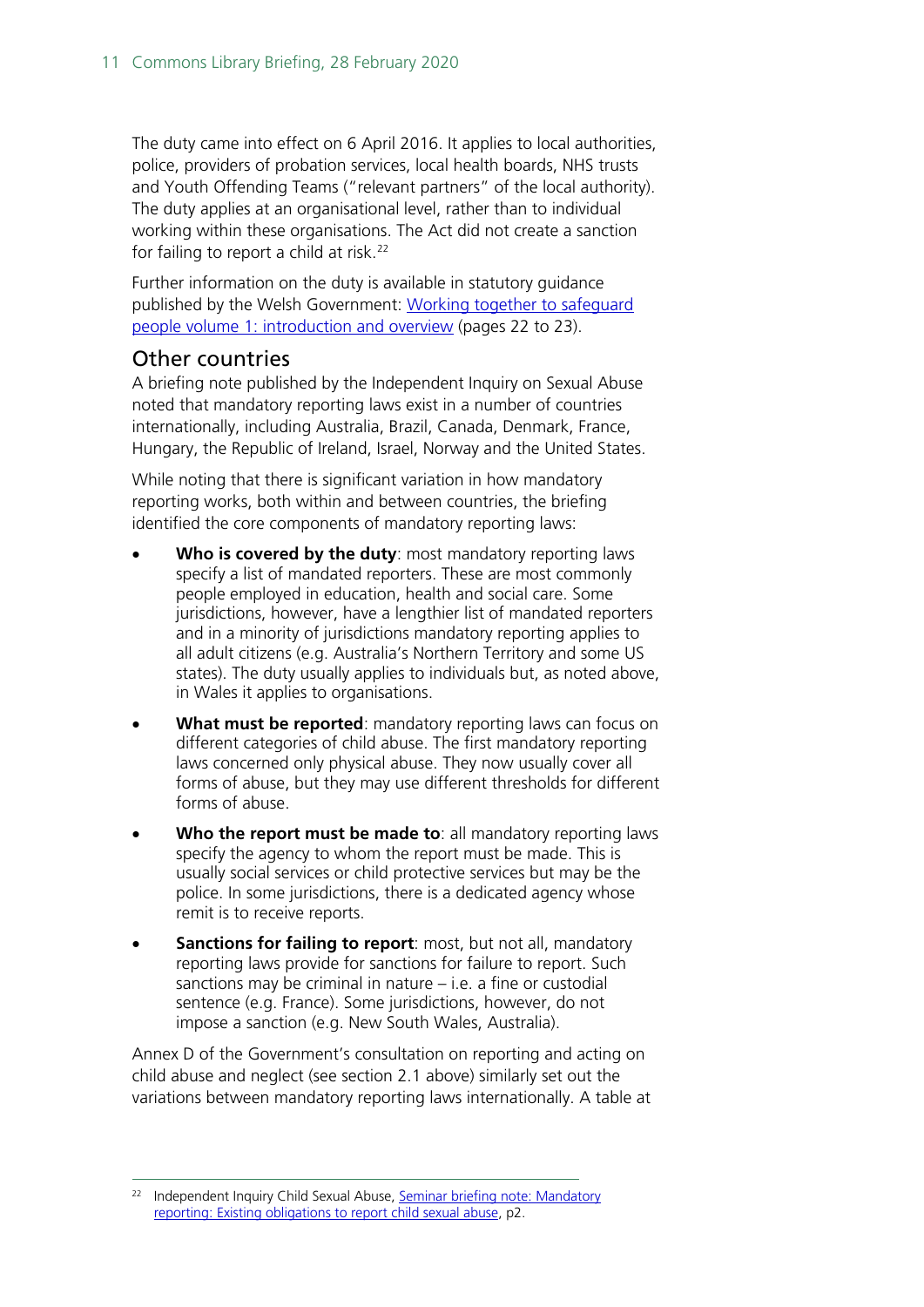the end of annex then categorised international models of mandatory reporting according to these criteria. $23$ 

The Annex also stated, however, that care should be taken when generalising about features of reporting systems and that "models of mandatory reporting may be best understood alongside a jurisdictions overall approach to child protection." It explained:

For example, some approaches are best conceptualised as family/child welfare oriented, with services provided to families to strengthen bonds and improve home life. Abuse is seen as part of a wider pattern of problematic relationships and behaviours. Areas with this type of system that have mandatory reporting include Denmark, Finland and Sweden; while Belgium, Germany and The Netherlands are examples of countries with similar systems but no mandatory reporting.

Other types of approaches can broadly be conceptualised as child protection oriented, where abuse is seen as an aberrant behaviour that needs to be identified and acted upon. Particular families are identified as a 'problem' and then monitored. This is the type of system that would best describe that in England. Other examples include Canada, USA and Australia.

There is, however, decreasing differentiation between systems as investigative systems seek to become more family support oriented and welfare centric systems implement greater regulation and process…

Mandatory reporting tends to be more prevalent in investigative systems, which focus on identifying abnormal behaviours rather than necessarily working systematically with families to improve home life.<sup>[24](#page-11-1)</sup>

The Annex also included a discussion of the effectiveness of mandatory reporting in addressing child abuse and neglect. It concluded that "there is no academic consensus concerning the effects of mandatory reporting on child safety outcomes." As a result, it added, it is not possible "to make firm conclusions about whether such schemes improve, worsen, or have no affect on child safeguarding outcomes."<sup>[25](#page-11-2)</sup>

<span id="page-11-0"></span><sup>&</sup>lt;sup>23</sup> HM Government, Reporting and acting on child abuse and neglect: Government [consultation: supporting annexes,](https://assets.publishing.service.gov.uk/government/uploads/system/uploads/attachment_data/file/539615/Reporting_and_acting_on_child_abuse_and_neglect_-_annexes__web_.pdf) pp18-20 & 30-35.

<span id="page-11-1"></span><sup>&</sup>lt;sup>24</sup> HM Government, [Reporting and acting on child abuse and neglect: Government](https://assets.publishing.service.gov.uk/government/uploads/system/uploads/attachment_data/file/539615/Reporting_and_acting_on_child_abuse_and_neglect_-_annexes__web_.pdf) consultation: supporting annexes, p19.

<span id="page-11-2"></span> $25$  HM Government, Reporting and acting on child abuse and neglect: Government [consultation: supporting annexes,](https://assets.publishing.service.gov.uk/government/uploads/system/uploads/attachment_data/file/539615/Reporting_and_acting_on_child_abuse_and_neglect_-_annexes__web_.pdf) p20.